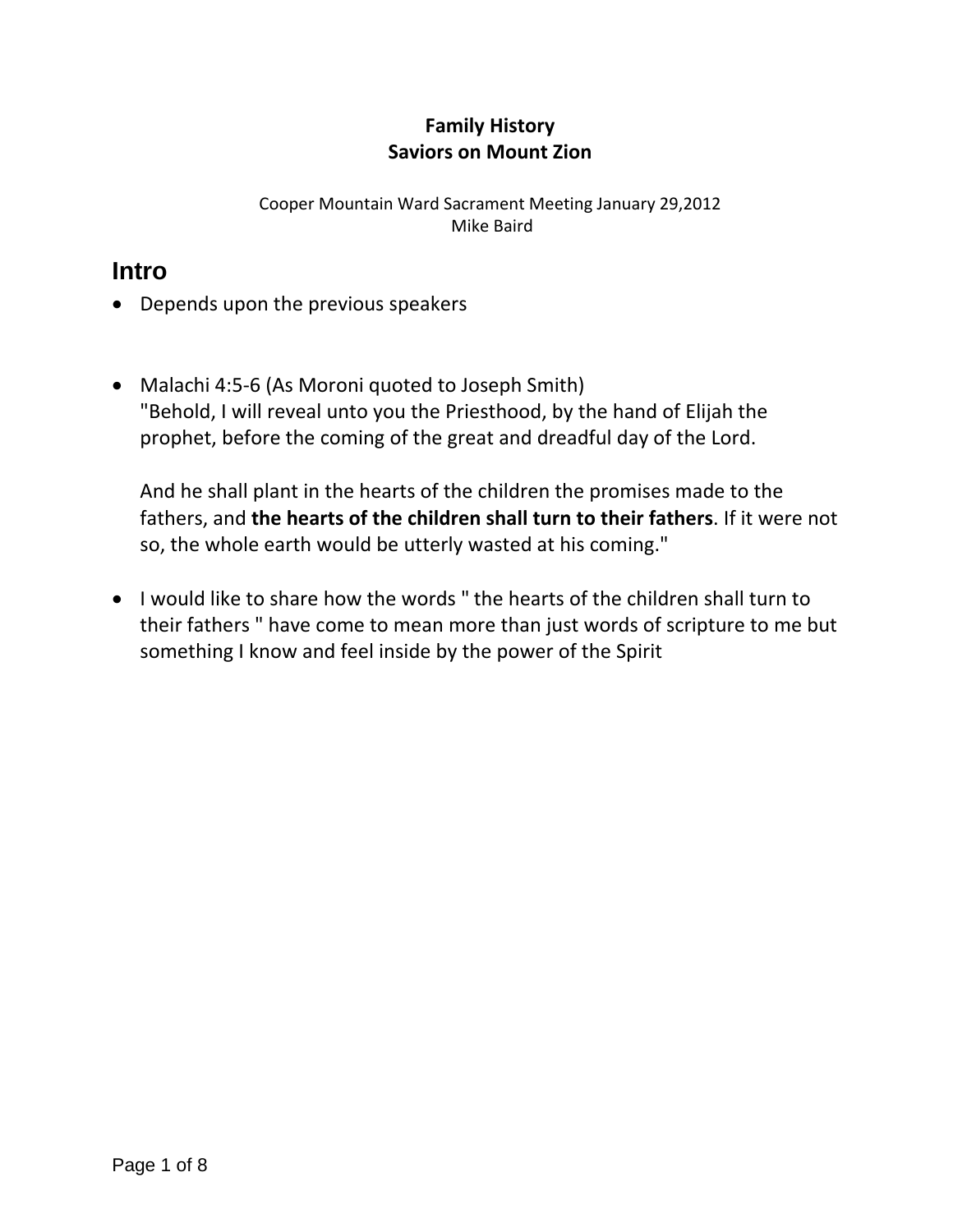## **Saviors on Mount Zion**

Obadiah 1:21

"And saviours shall come up on mount Zion… "

- Interesting how 8 words from a prophet we rarely think of can have so much meaning
- Joseph Smith Jr

"But what is the object of [the coming of Elijah]? or how is it to be fulfilled? The keys are to be delivered, the spirit of Elijah is to come, the gospel to be established, the saints of God gathered, Zion built up, and the *saints to come up as saviors on Mount Zion*.

But how are they to become saviors on Mount Zion? By building their temples, erecting their baptismal fonts, and going forth and receiving all the ordinances, baptisms, confirmations, washings, anointings, ordinations and sealing powers upon their heads, *in behalf of all their progenitors who are dead*, and redeem them that they may come forth in the first resurrection and be exalted to thrones of glory with them; and herein is the chain that binds the hearts of the fathers to the children, and the children to the fathers, which fulfills the mission of Elijah." (Documentary History of the Church 6:184, January 21, 1844)

- Note distinctive phrase "*in behalf of all their progenitors who are dead*"
	- Don't want to be misunderstood
		- Need to go for to perform the ordinances and and take on covenants for ourselves
		- Going to the temple for someone that is not an ancestor is a great work and we should go and do it
		- *But the heart of the Spirit of Elijah and being a savior on Mt Zion is doing the work of our ancestors*

**Now let me tell you** how the words of Elijah has been written in my heart and what becoming a savior on Mt Zion has come to mean to me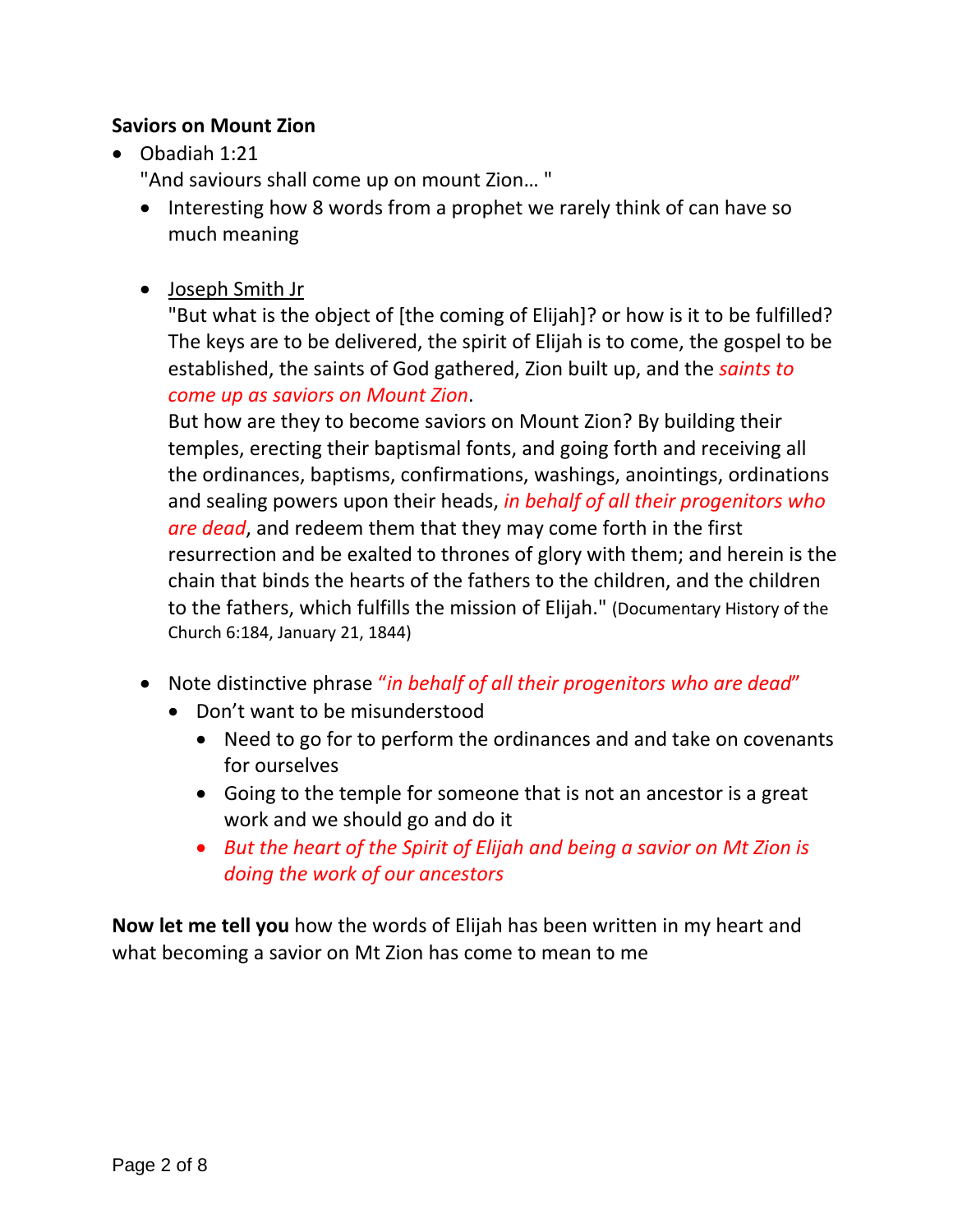#### **Serving a Mission**

- Served in Sweden
- $\bullet$  1/8<sup>th</sup> Norwegian so excited to go to Scandinavia
- Learned to read/write/speak Swedish close to Norwegian

#### **Returning Home**

- Grandmother excited Margaretha's box
- Anna's book & letters

#### **Anne Larsen**

- Born in 1844 at Stigen Farm near Ringebu
- Moved to Trondheim around 1870
- Had two children Martin and Margaretha (1874)
- Baptized 1880
- Emigrated to Utah at age 48 with Margaretha age 17 in 1892
	- Piece of here trunk on my wall

#### **BYU**

- Looked up the Ringebu Parish records
	- Records back to 1690
- Verified but didn't get any further
	- Gothic script
	- Patronymics
- Graduated in 1882 and moved here
- Didn't do much other than fell guilty occasionally as I *knew* it was my responsibility for this line of our family tree

## **November 2000 – Moved by the Spirit**

- Overwhelming feeling to pick up my family history work on Norway
- Went to Family History center
- Checked on records nothing more had been done
- Got on the internet
	- Found out about Ringebu
	- Church from  $11<sup>th</sup>$  Century
	- Found 1801 and 1865 census on-line!
	- 1801 sliced across right where I needed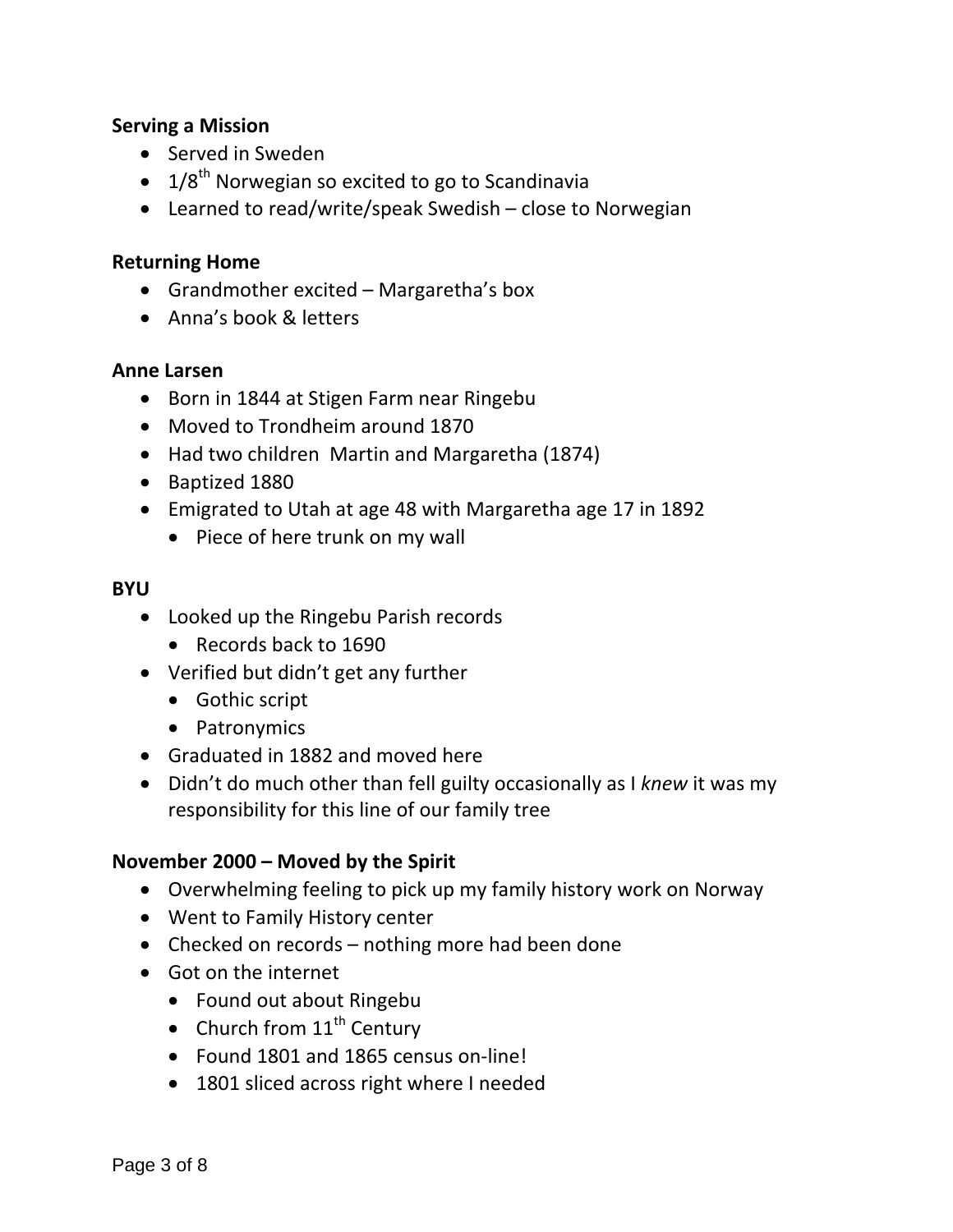Within days found another generation

#### **Parish Records on Line**

- Could see I was in for a long grueling bit of research to get any further
- Felt I needed to go further
- Felt prompted to search some more on the internet
- Found University of Trondheim digitizing Parish records
	- Ringebu on line end of January 2001
	- Only in Norwegian
- By the end of March 2001 I had found some 165 people in Anna Larsen's family line

## **Driven to find them**

- Couldn't leave it alone night after night
- I could feel they were counting on me
- At times I felt there was rejoicing on the other side as they were "found"
- I could feel the Spirit guiding me
- At times they felt so close I felt myself drawn to Norway and their lives
- $\bullet$  I felt that I came to know them
	- I could envision their farms and how their lives might have been
- I rejoiced when I found marriage or the birth of a child
- I ached and wept over children who died as infants or little children
	- Christen, then Christen, then Christen
	- Didn't know about small pox 8-10 years up to 50%
- Such were my emotions wrenched from joy to sorrow to joy as I searched out my ancestors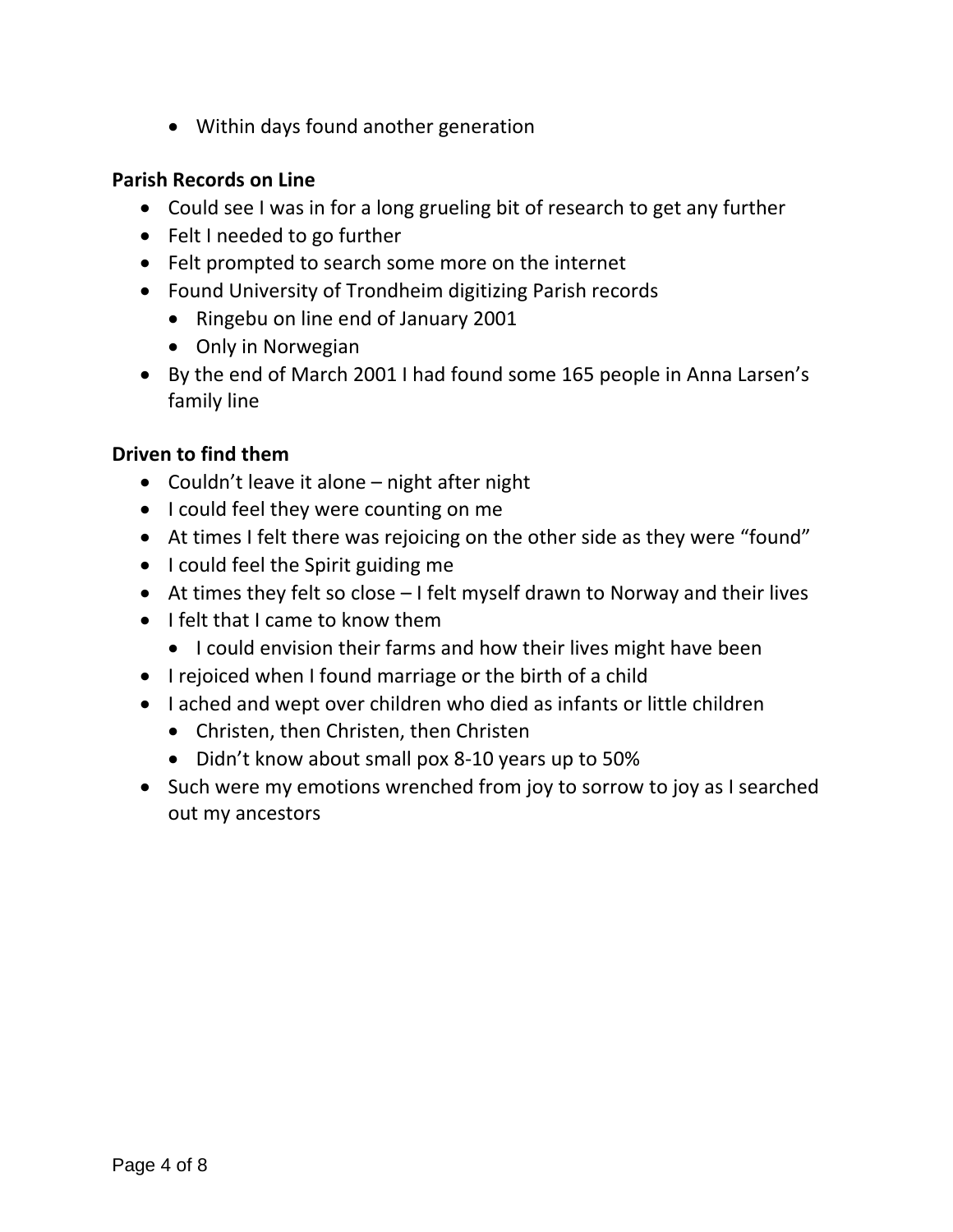## **To the Temple**

- In April of 2001 I took the names to the Family History Center to get ready for the Temple
- Only a handful had the work done for them
- In May 2001 youth went to the temple
- Baptized my children and other youth form my ancestors
	- **First time that feeling of doing work for an ancestor**
	- Everyone who has done the temple work for an ancestor knows it is a different feeling to do for your ancestors
	- Many times now I've felt that feeling that my ancestors are rejoicing as they receive the work being done for them
	- Nancy too
		- The sisters
- Spring of 2002 we did the last of the work for those first 165 people

#### **Coincidence on timing?**

- Was it coincidence that when I was "moved upon" that the information was available?
- $\bullet$  No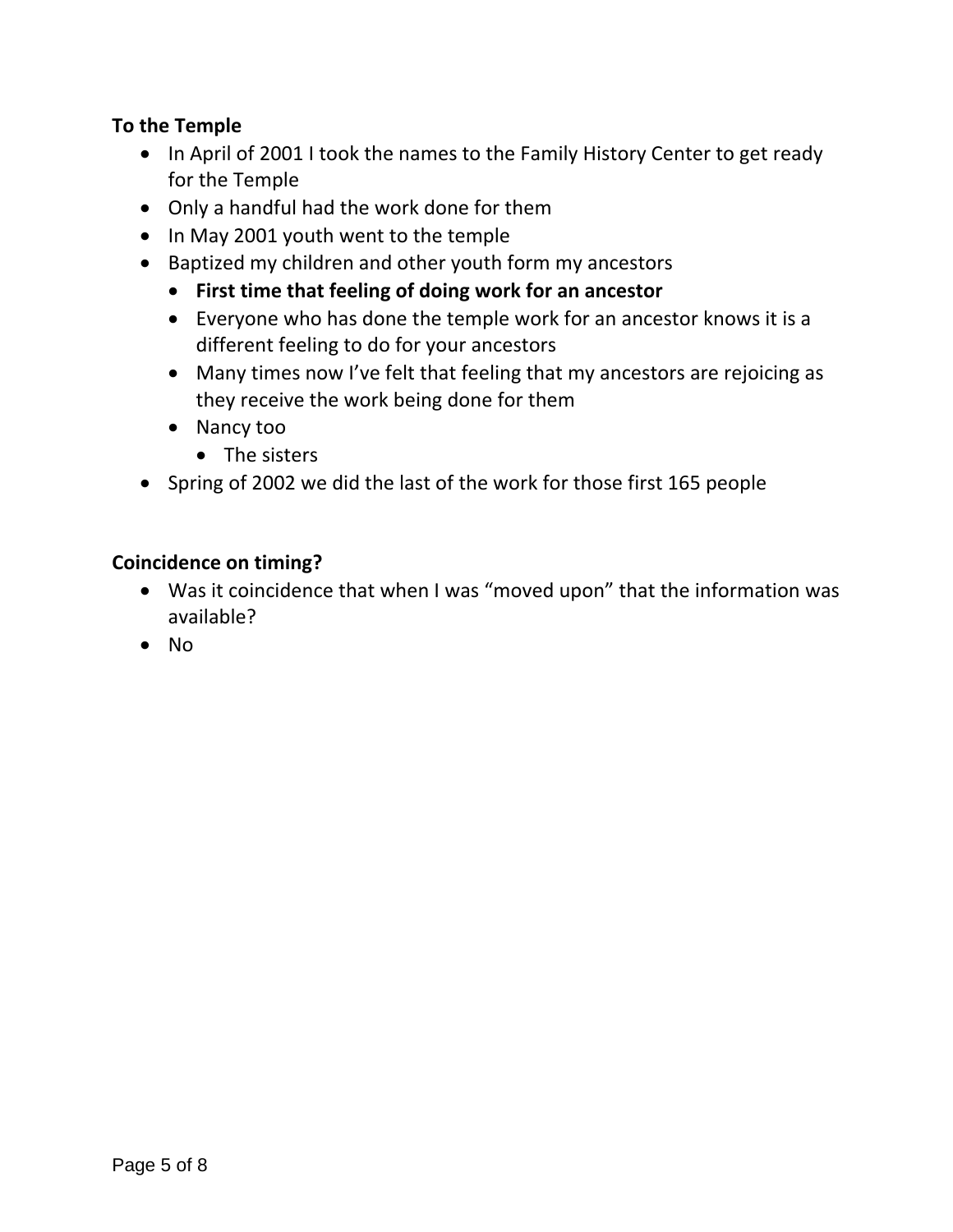## **Finding a Cousin – Fall 2004**

- Business trip
- **•** Erling Saether my mother's  $3^{rd}$  cousin

#### **Ringebu Dec 2004**

- Met my cousin
- Visited the town, church
- Visited the farms

#### **Stigen Farm**

- Describe standing there
- My feelings as we arrived at the main Stigen farm are hard to describe. After taking photographs, I looked around and in my minds eye tried to picture how things might have been; the animals, the children and the adults. As I did I was overwhelmed with emotions difficult to describe. Twenty six and ½ years after I first held Anna Larsen's book in my hands, I was standing at the spot where she was born just over 160 years earlier. Four years after I felt an overwhelming desire to find my ancestors from Ringebu, Norway, I had not only found them back in time but I had found them in place as well. As I stood there on the Stigen farm by the fence, looking down over the pasture, out over the Gudbrand valley and the small city of Ringebu, I had a feeling of completeness, and peace in my heart.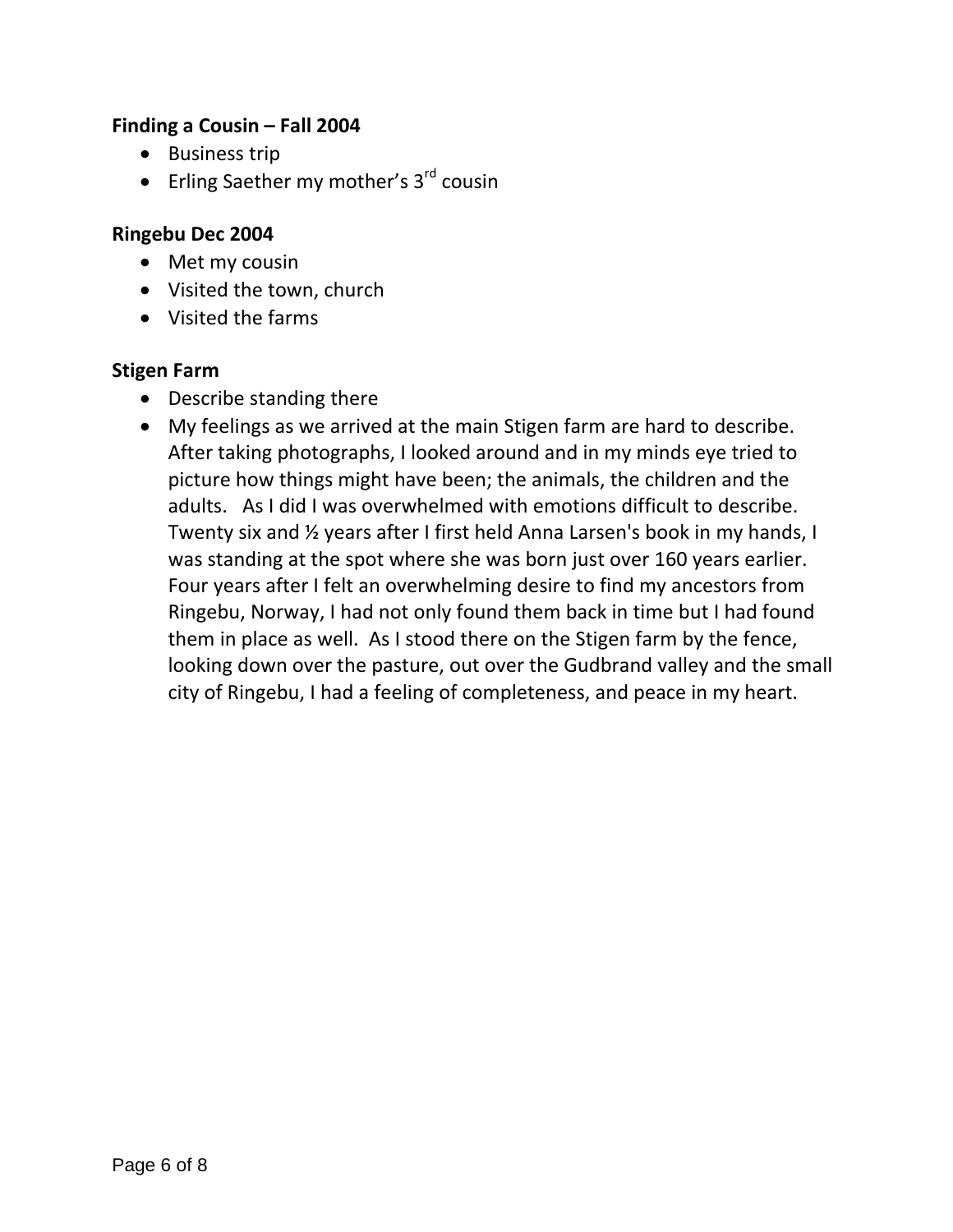#### **More work since then**

- Hundreds of more people
- Steady temple work
- Other wonderful experiences
- **This work is a continual blessing in my life**

## **Stake Temple night last fall**

I was attending a stake temple night chapel session. The speaker mentioned something about "saviors on Mt. Zion" which caused me to contemplate my experiences with my ancestors in Ringebu, Norway and to imagine meeting them at some future time.

As I did so

a feeling of the Spirit came over me that as best I could express with words "said" to me. "Your ancestors rejoice and are eternally grateful for the work you have done for them" I received the impression of them watching over me and of my receiving blessings throughout eternity because of the work I had done for them